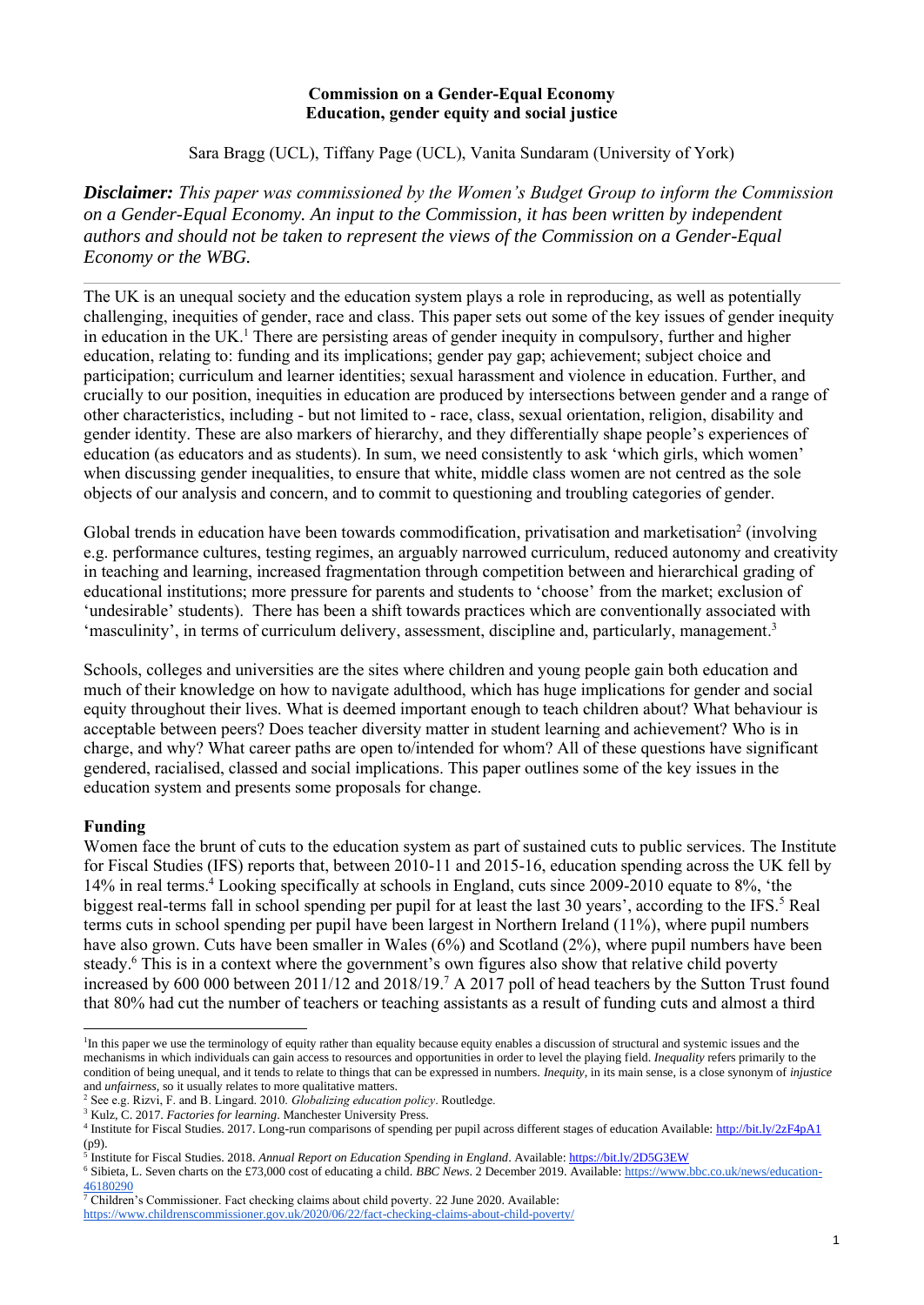(30%) said they were using money from the pupil premium, intended to support the most disadvantaged pupils, to plug gaps in their school's budget. 8

These cuts affect women as employees (for instance, many schools have cut teaching assistants who tend to be women<sup>9</sup>). Cuts also affect them in their role as primary carers of children, having to manage reductions in the school day (as has happened in Birmingham, for example) or fight for support of children with Special Educational Needs and Disabilities, support for which is falling far short of what is needed. <sup>10</sup> Within this analysis, these cuts have also disproportionately affected the poorest families, including Black and Minority Ethnic (BME) families.<sup>11</sup> While the government announced a boost to the education budget in its 2019 Spending Review, not only may it not be enough to reverse the impact of the cuts since 2010, but much depends on where the money is allocated.

### **The gender pay gap and debates about education as a 'feminised' profession**

Across the UK, 85% of primary teachers are women and 61% of secondary teachers are women,<sup>12</sup> leading to a perception that it is a 'feminised' profession. However, there is a gender pay gap and women tend to occupy lower status positions, while men tend to be in leadership and management positions. Teaching is relatively low paid compared to similar professions. NASUWT, the teachers' union, reported that in 2015 the salaries of comparable professions were 20.2% above those of secondary school teachers, and 32.4% ahead of average earnings for primary school teachers.<sup>13</sup> The average pay for all women teachers in all state-funded schools in England, including academies, is £2,900 less than for their male counterparts every year (£37,700 compared to £40,660).

As well as a gender pay gap, there is evidence of an ethnicity pay gap in general employment which by extrapolation is likely to affect education: Black African, Caribbean or Black British, Other and white Other ethnic groups on average earned 5%-10% less than their white British counterparts and Bangladeshi employees on average earned 20.2% less, between 2012 and 2018.

In education, the gender pay gap widened between 2018 and 2019 in 10 of the largest 16 academy trusts in England: <sup>14</sup> academisation has been rapidly expanded under the current government. An element of the gender pay gap within a marketised education system is the bonus gender pay gap: The Kemnal Academies Trust (TKAT) had the largest bonus gender pay gap, with women paid just 14p for every £1 earned in bonuses by men. In September 2019, the government announced that salaries for new teachers would rise to £30,000 by 2022-23. <sup>15</sup> While this move is welcome, it does not address gender and ethnic disparities in distribution of work, power and pay within the teaching profession. There is far greater likelihood of a male teacher securing promotion, especially to headships. In all state-funded primary and nursery schools in England, 14% of all teachers are men, but 27% of head teachers are men. In secondary schools, 36% of teachers are men, yet 62% of head teachers are men. <sup>16</sup> Previous campaigns to increase the pay of teachers have been linked to the recruitment of male teachers in particular, including the offer of additional or higher bursaries for male applicants to Initial Teacher Education programmes, and fast-track promotions for male teachers.<sup>17</sup> The need to recruit more male teachers is often framed in terms of providing 'diverse learning experiences' or 'positive role models' for students. However, this potentially discriminates against women, while the need for diversity in terms of sexuality, class, gender identity or disability is less frequently mentioned. Moreover, there is

<sup>8</sup> [The](http://www.suttontrust.com/researcharchive/pupil-premium-polling-2017/) Sutton Trust. Teacher Polling 2017. 11 April 2017. Available: https://www.suttontrust.com/our-research/pupil-premium-polling-2017-teachersschool-budget/

<sup>9</sup> National Education Union. Schools forced to cut teachers and teaching assistants posts to make ends meet. 7 February 2018. Availabl[e:](file:///C:/Users/tlhp/Dropbox/Research/A%20A%20UCL/2019-2020/Consulting/WBG/Revisions/) <https://neu.org.uk/schools-forced-cut-teachers-and-teaching-assistants-posts-make-ends-meet>

<sup>10</sup> Jayanetti, C. and Savage, M. 'Devastating' cuts hit special educational needs. *The Observer*. 10 April 2018. Available:

<https://www.theguardian.com/education/2018/nov/10/councils-face-crisis-special-needs-education-funding> and National Education Union. Supporting special education needs and disabilities. 16 April 2019. Available: https://neu.org.uk/press-releases/supporting-special-educational-needs-anddisabilities

<sup>11</sup> Women's Budget Group & Runnymeade Trust. 10 October 2017. *Intersecting inequalities: The impact of austerity on Black and Minority Ethnic women in the UK*. Available: http://wbg.org.uk/wp-content/uploads/2018/08/Intersecting-Inequalities-October-2017-Full-Report.pdf <sup>12</sup> OECD figures. 2017. Available: [https://stats.oecd.org/Index.aspx?DataSetCode=EAG\\_PERS\\_SHARE\\_AGE](https://stats.oecd.org/Index.aspx?DataSetCode=EAG_PERS_SHARE_AGE)

<sup>&</sup>lt;sup>13</sup> NASUWT. 2017. Pay gap between teaching and other professions harming education. Available: http://bit.ly/2lpI580

<sup>14</sup> Dickens, J. England's largest academy trusts see gender pay gap widen. 15 April 2019. *Schools Week*. Available[: https://schoolsweek.co.uk/englands](https://schoolsweek.co.uk/englands-largest-academy-trusts-see-gender-pay-gap-widen/)[largest-academy-trusts-see-gender-pay-gap-widen/](https://schoolsweek.co.uk/englands-largest-academy-trusts-see-gender-pay-gap-widen/)

<sup>&</sup>lt;sup>15</sup> Department of Education. £30,000 starting salaries proposed for teachers. 2 September 2019. Available:

<https://www.gov.uk/government/news/30000-starting-salaries-proposed-for-teachers>

<sup>&</sup>lt;sup>16</sup> Department for Education. School Workforce in England: November 2016. 20 July 2017. Available: [www.gov.uk/government/statistics/school](http://www.gov.uk/government/statistics/school-workforce-in-england-november-2015)[workforce-in-england-november-2016](http://www.gov.uk/government/statistics/school-workforce-in-england-november-2015) (Table 5). SFR21/2017 (Table 9a): [www.gov.uk/government/statistics/school-workforce-in-england-november-](http://www.gov.uk/government/statistics/school-workforce-in-england-november-2015)[2016](http://www.gov.uk/government/statistics/school-workforce-in-england-november-2015)

<sup>17</sup> Cushman, P. 2005. Let's hear it from the males: Issues facing primary school teachers. *Teaching and Teacher Education,* 21(3): 227-240.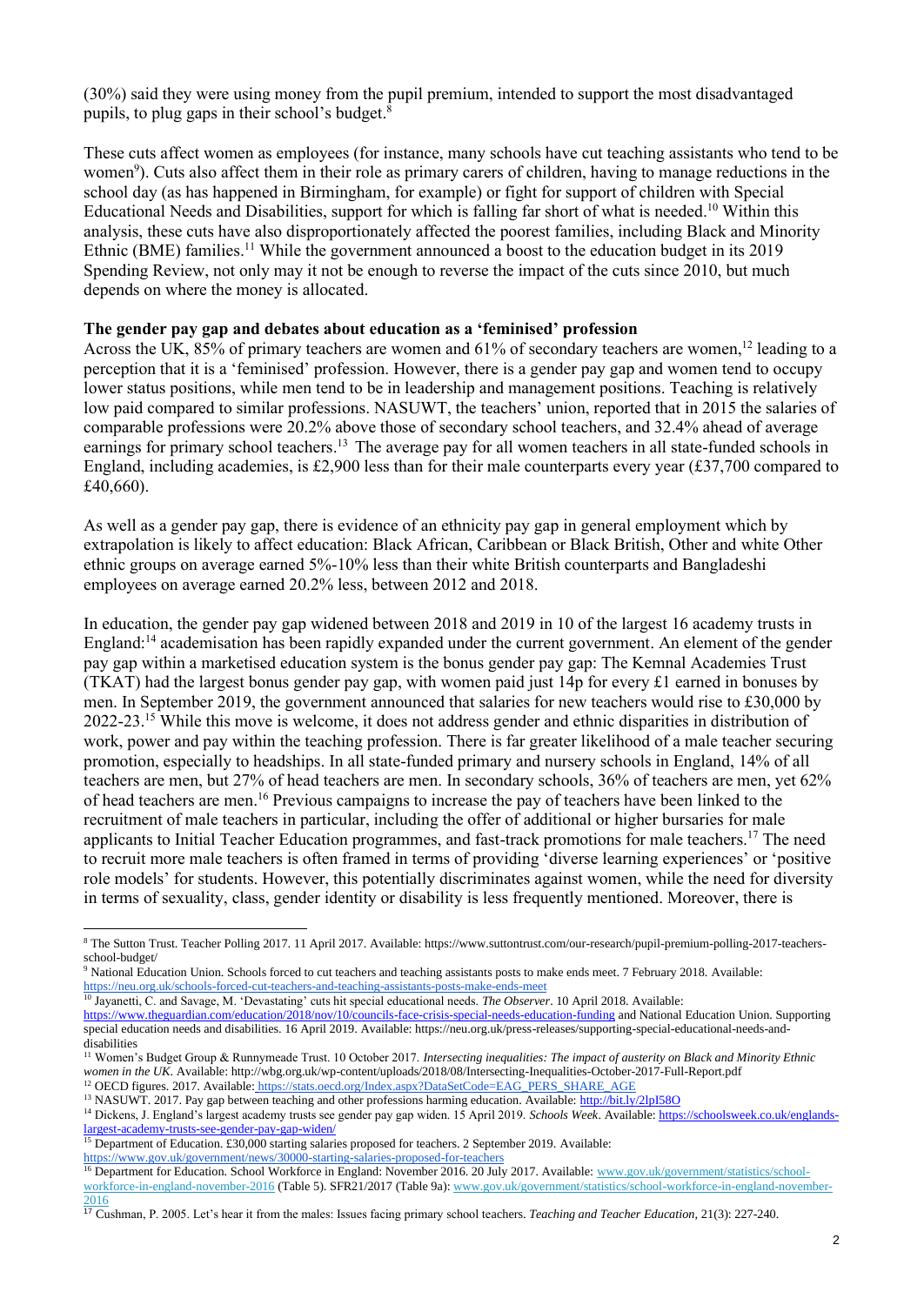significant diversity in male teachers' practice and in their constructions of gender identity, so it should not be assumed that male teachers will teach or relate to pupils in specific ways solely because of their gender.<sup>18</sup> Some of the more significant barriers to men entering the profession tend to be centered on socio-cultural barriers around the perception of teaching as a feminised career and gendered norms around masculinity, and this might be especially true for primary teaching.<sup>19 20 21 22</sup>

In 2018 among men and women, 85.9% of all teachers in state-funded schools in England were white British. Not only do senior positions tend to be taken by men, they are also more likely to be white: white British people accounted for 92.9% of headteachers and 89.7% of deputy or assistant headteachers and 85.1% of classroom teachers.

In **higher education** the average gender pay gap in 2018 is 15.9% with 30 universities reporting a 20% pay gap.<sup>23</sup> White academic staff at the UK's universities and colleges were also found to earn £7,000 more than their black peers, or 14 per cent more.<sup>24</sup> The results of a BBC Freedom of Information request received from 22 Russell Group universities showed the compounded issue of women of colour being subjected to a gender and ethnicity pay gap. There were significant differences between white (£52,000) and Black academics (£38,000), and academics from an Arab background (£37,000).<sup>25</sup> Reasons for these disparities include increased casualisation within the higher education sector, and the particular impact of this on women and ethnic minorities. According to a recent University and College Union (UCU) survey (2019): around 70% of the 49,000 researchers in the sector remain on fixed-term contracts, with many more on contracts which are nominally open-ended but which build in redundancy dates. There are 37,000 teaching staff on fixed-term contracts, the majority of them hourly paid. UCU estimates that this 'reserve army' of academic labour is doing between 25 and 30% of the teaching in many universities.<sup>26</sup>

### **Participation and access**

Currently, more women than men go to university and they graduate with better degrees. There is a fivepercentage point difference between the proportion of female graduates getting a first or upper second-class degree (81 per cent) and the proportion of male graduates (76 per cent). This has remained the same since 2013-14.<sup>27</sup> However, this advantage does not continue as women experience a gender pay gap once they enter employment, even among those with similar qualifications: again, there is a big difference between gender as equality (as a numbers game) and gender equity (power differentials in society). The Higher Education Statistics Agency (2020) reported on 2018 graduates, where on average men were more represented in income brackets over £27,000 a year. Only 16% of women with a first degree earned more than £30,000 within 15 months, compared with 28% of men. Only half of Black university graduates were in full-time employment more than a year after they left, compared with more than 60% of white graduates. And while only 3% of white graduates were unemployed 15 months after finishing their first degree, twice as many Black graduates were, at 6%, as well as 7% of Asian graduates.<sup>28</sup> There has been a gendered impact of the introduction of tuition fees in England, Wales and Northern Ireland, which have been hiked considerably over the past decade, and particularly the widespread funding of these fees through loans – and only loans, after maintenance grants were scrapped by the government in 2015. UCU research demonstrates that, because of the gender pay gap in graduate occupations and time out of the workforce due to unpaid caring, women pay a significantly larger proportion of their income back in loan repayments than men, and over a longer period of

<sup>18</sup> Francis, B. 2008. Teaching manfully? Exploring gendered subjectivities and power via analysis of men teachers' gender performance. *Gender and Education* 20(2): 109-122.

<sup>19</sup> Cushman, P. 2008. So what exactly do you want? What principals mean when they say 'male role model? *Gender and Education,* 20(2): 123-136.

<sup>20</sup> Skelton, C. 2001. *Schooling the boys: Masculinities and primary education*. Open University Press. <sup>21</sup> Skelton, C. 2003. Male Primary Teachers and Perceptions of Masculinity. *Educational Review,* 55 (3): 195-209.

<sup>22</sup> King, J. 2000. The problem(s) of men in early years education. In N. Lesko (Ed.). *Masculinities at school*. Sage: 3–26.

<sup>23</sup> Pells, R. Gender pay gap: how much less are women paid at your university? *The Times Higher Education*. 6 April 2018. Available:

<https://bit.ly/2JnyQ29>

<sup>24</sup> Busby, E. Black and minority ethnic academics less likely to become professors than white colleagues. *Independent*. 15 October 2019. Available: https://www.independent.co.uk/news/education/education-news/university-black-minority-ethnic-pay-gap-academics-professors-ucu-staffa9155451.html

<sup>&</sup>lt;sup>25</sup> Cox, R. Ethnic minority academics earn less than white colleagues. *BBC*. 7 December 2018. Available at: https://www.bbc.co.uk/news/education-46473269

<sup>&</sup>lt;sup>26</sup> UCU. 2019. Counting the costs of casualisation in higher education. Available at[: https://www.ucu.org.uk/media/10336/Counting-the-costs-of](https://www.ucu.org.uk/media/10336/Counting-the-costs-of-casualisation-in-higher-education-Jun-19/pdf/ucu_casualisation_in_HE_survey_report_Jun19.pdf)[casualisation-in-higher-education-Jun-19/pdf/ucu\\_casualisation\\_in\\_HE\\_survey\\_report\\_Jun19.pdf](https://www.ucu.org.uk/media/10336/Counting-the-costs-of-casualisation-in-higher-education-Jun-19/pdf/ucu_casualisation_in_HE_survey_report_Jun19.pdf)

<sup>&</sup>lt;sup>27</sup> Office for Students. Differences in student outcomes. Available at: https://www.officeforstudents.org.uk/data-and-analysis/differences-in-studentoutcomes/

<sup>28</sup> Adams, R. Gender pay gap begins for students straight after university. *The Guardian*. 18 June 2020. Available:

<https://www.theguardian.com/society/2020/jun/18/gender-pay-gap-begins-students-straight-after-university-graduate-data-report-uk>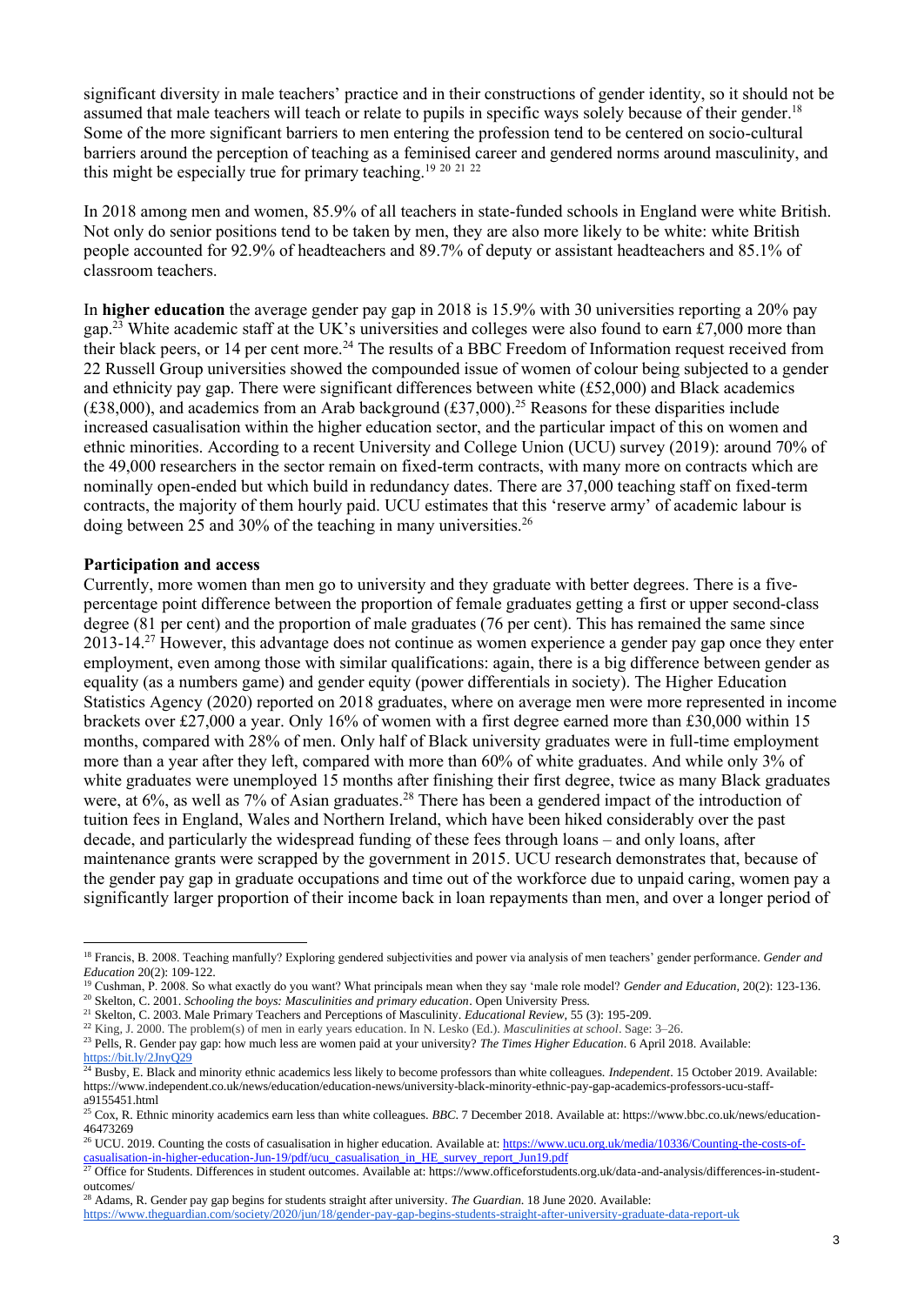time.<sup>29</sup> The current interest rate for student loans for students who started their studies after 2012 is 5.4 per cent, which is higher than the average interest rate on a mortgage.<sup>30</sup>

### **Gender and achievement**

Since the 1990s, concerns in international educational policy frameworks have shifted from girls' educational experiences to boys' alleged underachievement. However, this debate oversimplifies the notion of achievement, inconsistently defines underachievement, and as a result limits understandings of inequities in the education system.

It is worth noting that while England and France share similar patterns in terms of the differential attainment of boys and girls, the boys' underachievement debate is non-existent in France, suggesting that other factors beyond 'facts' are at play here.<sup>31</sup> Gender and educational achievement has been understood in binary gender formulas, creating a comparative logic (pitting girls against boys) which essentialises gender and deflects complex thinking about educational access, opportunities and outcomes for diverse groups.<sup>32</sup> 33 Politicians and the media have recently claimed that 'white working class boys' are uniquely disadvantaged in education<sup>34</sup>. This phrase refers in fact to the 1 in 10 who are on Free School Meals (FSM), and is inaccurate in that other minority ethnic groups have higher rates of FSM as well as disadvantage. <sup>35</sup> Given that 60% of the white UK population self-identify as 'working class', this is a problematic terminology.

The notion of boys' achievement refers primarily to attainment rather than other forms of achievement and educational experience – it is a focus only enabled by league tables. In fact, boys' results improve year on year and there is no consistent gender gap in maths and science. Differences in attainment by ethnicity are larger than differences between girls and boys, and differences by social class are even larger, although these have attracted less attention. Girls who are performing below standards are not perceived as underachieving, rather as low achievers.<sup>36</sup> Meanwhile for some girls, striving for excellence can be damaging for their bodies and subjectivities.<sup>37</sup> Moreover there is evidence that the notion of (under)achievement by social groups shapes teachers' expectations of and responses to students from different social groups: in other words, that the debate may help generate the findings it then claims merely to uncover.<sup>38</sup> While successive governments have placed faith in school autonomy (Academies and free schools) and its associated marketisation to 'drive up standards', there is little conclusive evidence to suggest it achieves this, while removing schools (and assets) from local accountability and Local Authority oversight.<sup>39</sup>

### **Gender, subject choice and curriculum**

Both academic and vocational subject choices are gendered, which has implications for career paths and rewards. However, many approaches focus on 'fixing' individuals (e.g. changing girls' 'attitudes' to STEM subjects) rather than tackling a wider picture of sexism and racism in subject approaches, pedagogies, classroom cultures and practices. Generally, careers education is underfunded, patchy and patterned, systematically failing to reach those who need it most. Work experience is also often gender stereotyped.

<sup>36</sup> Arnot, M., David, M. & Weiner, G. 1999).*Closing the Gender Gap: Postwar Education and Social Change*. Polity Press. Osler, A. & Vincent, K. 2003. *Girls and Exclusion: rethinking the agenda*. Routledge

<sup>&</sup>lt;sup>29</sup> London Economics. 2017. The impact of student loan repayments on graduate taxes. Available[: http://bit.ly/2yVTpRz](http://bit.ly/2yVTpRz) <sup>30</sup> Department of Education. Student Loans Interest and Repayment Threshold Announcement. 8 August 2019. Available:

<https://www.gov.uk/government/news/student-loans-interest-and-repayment-threshold-announcement>

<sup>&</sup>lt;sup>31</sup> Moreau, M. 2011. The societal construction of 'boys' underachievement' in educational policies: a cross-national comparison. *Journal of Education Policy* 26(2):161-180.

<sup>32</sup> Ringrose, J. 2013. *Postfeminist Education?: Girls and the sexual politics of schooling*. Routledge.

Francis, B. 2000. *Boys, girls, and achievement: Addressing the classroom issues*. Psychology Press. <sup>33</sup>Ellwood, J. Pitting boys vs girls at school won't close the gender gap. *The Conversation*. 5 March 2015. Available:

<https://theconversation.com/pitting-boys-vs-girls-at-school-wont-close-the-gender-gap-38345> <sup>34</sup> For example: Statement from the new Prime Minister Theresa May. 13 July 2016. Available: [https://www.gov.uk/government/speeches/statement](https://www.gov.uk/government/speeches/statement-from-the-new-prime-minister-theresa-may)[from-the-new-prime-minister-theresa-may](https://www.gov.uk/government/speeches/statement-from-the-new-prime-minister-theresa-may) Also see Adams, R. White working-class boys in England 'need more help' to go to university. *The Guardian*. 10 May 2018. Available: [https://www.theguardian.com/education/2018/may/10/white-working-class-boys-in-england-need-more-help-to](https://www.theguardian.com/education/2018/may/10/white-working-class-boys-in-england-need-more-help-to-go-to-university)[go-to-university](https://www.theguardian.com/education/2018/may/10/white-working-class-boys-in-england-need-more-help-to-go-to-university)

<sup>35</sup> Crawford, C. E. 2019. The one-in-ten: quantitative Critical Race Theory and the education of the 'new (white) oppressed'. *Journal of Education Policy* 34(3): 423-444.

<sup>37</sup> Francis, B. Read, B. and Skelton, C. 2012. *The identities and practices of high achieving pupils: Negotiating achievement and peer cultures.* Bloomsbury Publishing.

<sup>&</sup>lt;sup>38</sup> Connolly, P., Taylor, B., Francis, B., Archer, L., Hodgen, J., Mazenod, A., & Tereshschenko, A. 2019. The misallocation of students to academic sets in maths: A study of secondary schools in England. *British Educational Research Journal* 45(4): 873-897.

Campbell, T. How stereotypes reinforce inequalities in primary school. 15 June 2015. *The Conversation*. Available: https://theconversation.com/howstereotypes-reinforce-inequalities-in-primary-school-43127

<sup>39</sup> Keddie, A. 2019. Context matters: primary schools and academies reform in England. *Journal of Education Policy* 34 (1):6-21. Gunter, H.M., and McGinity, R. 2014. The politics of the Academies Programme: natality and pluralism in education policy-making. *Research Papers in Education* 29 (3): 300-314.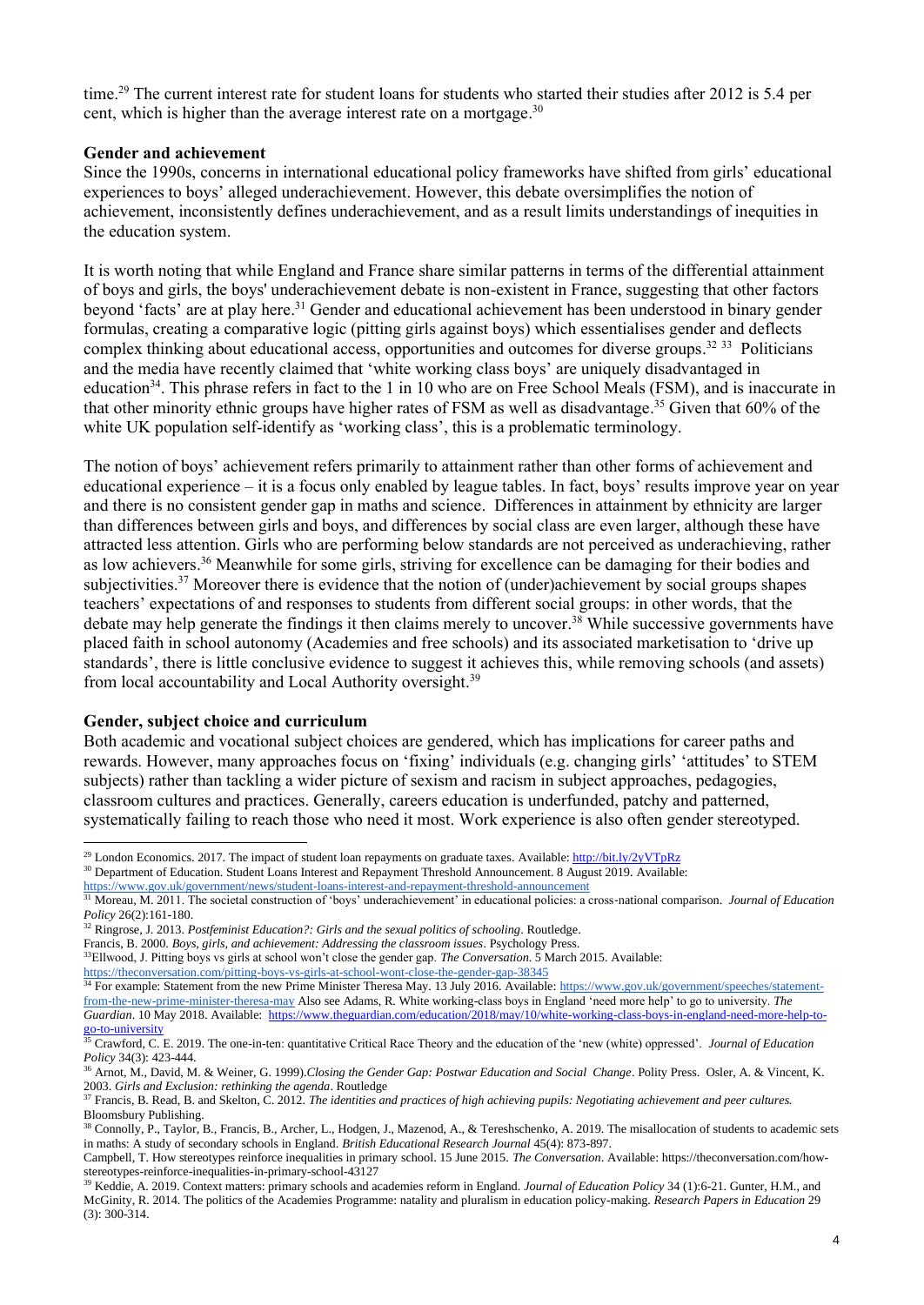One area of focus has been closing the gender gap in STEM. <sup>40</sup> Science and technology are highly valued fields of knowledge and practice, and gendered participation patterns contribute to gender inequality. In 2019, for the first time ever, more girls than boys took A levels in science subjects in England. However, this is not equally spread among sciences, as more girls (63%) took Biology, slightly more girls than boys took Chemistry, and more boys (77%) took Physics. Boys also continued to dominate computing and maths.<sup>41</sup>

- In 2017/18, women made up 35% of those studying degrees in STEM subjects; in engineering and technology women made up just 19% of students.<sup>42</sup>
- In the labour market women make up only 22% of those working in STEM, 12% in engineering,<sup>43</sup> contrasted with 46.9% of the overall UK workforce, with 8.1% of the engineering workforce being from ethnic minority groups (compared with 12.7% in non-engineering sectors, and 12.2% of the broader population). England has one of the worst percentage rates of professional women engineers in the world. 44

Research shows continued sexism and differential gendered support/encouragement by teachers and families of boys and girls to continue with STEM, as well as how educational practices play a key part in stopping many girls/women continuing in STEM (especially physics). While it is critical to address the skills shortage in STEM subjects, widening participation is also important for active citizenship and well-being: making informed decisions about health, climate emergency, reproductive health rights, assessing the trustworthiness of 'fake' science news stories, etc. And diversity by itself brings value in making STEM more inclusive.

## **Gendered learning identities and educational practices**

Simply in terms of attainment, we have already noted that it is simplistic to assume that 'girls are doing better than boys'. If we understand learning as extending beyond exam performance, and examine on the ground experience, we need to note that classroom conditions may be less favourable towards girls and boys in different circumstances. For instance, disruptive behaviour may be seen as 'normal' for boys but few positive identities exist for boys. Boys and girls are both aware that girls are expected to be 'nice', kind, more mature, focused, and independent in schools: these expectations of 'femininity' are shaped and upheld by pupils and by teachers themselves. However, they are also complex and contradictory (requiring prettiness but not vanity or promiscuity, independence but not being a 'loner', for example).<sup>45</sup> When girls disrupt norms around conventional gender this is viewed more negatively by teachers than when boys do. <sup>46</sup> Expectations around gender are also racialised and classed; for example, idealised femininity is implicitly white, middle-classed and able-bodied.<sup>47</sup> This means that it is harder for minority ethnic students to be perceived and to 'perform' as 'good' students and that they may be unjustly or over-disciplined for their behaviours.<sup>48</sup> Sites and spaces for learning, including museums, may ask students to demonstrate engagement (e.g. physical engagement, active interaction) in ways that are culturally incongruent with acceptable gender behaviour in some minority communities, where appropriate 'girl' behaviour might rely on physical passivity, quietness and a more introverted studiousness.<sup>49</sup> Research on boys and attainment indicates that some boys may disengage from recognising academic progress as part of their performances of masculinity and 'laddishness', and that this disengagement becomes a self-fulfilling prophecy. <sup>50</sup> Policing of appropriate gender behaviour occurs for boys too, as boys are expected to perform traits associated with hegemonic masculinity and the threat of being

<https://www.theguardian.com/education/2019/aug/15/female-students-outnumber-males-in-a-level-science-entries> <sup>42</sup> STEM Women. Percentages of women in STEM statistics. 26 September 2019. Available: [https://www.stemwomen.co.uk/blog/2019/09/women-in-](https://www.stemwomen.co.uk/blog/2019/09/women-in-stem-percentages-of-women-in-stem-statistics)

43 WISE. 2018 Workforce Statistics. Available[: https://www.wisecampaign.org.uk/statistics/2018-workforce-statistics/](https://www.wisecampaign.org.uk/statistics/2018-workforce-statistics/)

<sup>44</sup> UK Government. *Engineering skills: Perkins review*. 4 November 2013. Available[: https://www.gov.uk/government/publications/engineering-skills](https://www.gov.uk/government/publications/engineering-skills-perkins-review)[perkins-review](https://www.gov.uk/government/publications/engineering-skills-perkins-review) and Royal Academy of Engineering. 2019. Engineering skills for the future: The 2013 Perkins Review revisited. Available: <https://www.raeng.org.uk/publications/reports/engineering-skills-for-the-future>

<sup>40</sup> WISE. Industry led 10 steps. Available: https://www.wisecampaign.org.uk/resources/2016/11/women-in-the-stem-workforce-2016 <sup>41</sup> Adams, R., Weale, S. and McIntyre, N. Female students outnumber males in A-level science entries. *The Guardian*. 15 August 2019. Available:

[stem-percentages-of-women-in-stem-statistics](https://www.stemwomen.co.uk/blog/2019/09/women-in-stem-percentages-of-women-in-stem-statistics)

<sup>45</sup> Skelton, C., Francis, B. an[d Read, B.](http://eprints.gla.ac.uk/view/author/29543.html) 2010. "Brains before 'beauty'?" High achieving girls, school and gender identities. *[Educational Studies](http://eprints.gla.ac.uk/view/journal_volume/Educational_Studies.html)*, 36(2): 185-194.

<sup>46</sup> Reay, D. 2006. Compounding inequalities: Gender and class in education. In C. Skelton, B. Francis and L. Smulyan (Eds). 2006. *The Sage Handbook of Gender and Education*. Sage: 339-349.

<sup>47</sup> Allen, K., Harvey, L., & Mendick H. 2015. 'Justin Bieber Sounds Girlie': Young People's Celebrity Talk and Contemporary Masculinities, *Sociological Research Online,* 20(30): 12.

<sup>48</sup> Showunmi, V. 2017. The Role of the Black Girls' Club. In J.L. Martin, A.E. Nickels and M. Sharp-Grier (Eds). 2017. *Feminist Pedagogy, Practice, and Activism: Improving Lives for Girls and Women*: 229-246.

<sup>49</sup> Dawson, E., Archer, L., Seakins, A., Godec, S., DeWitt, J., King, H., Mau, A. & Nomikou, E. 2019: Selfies at the science museum: exploring girls' identity performances in a science learning space. *Gender and Education* 32(5): 664-681.

<sup>50</sup> Jackson, C. 2003. Motives for 'Laddishness' at School: Fear of Failure and Fear of the 'Feminine'. *British Educational Research Journal* 29(4): 583- 598.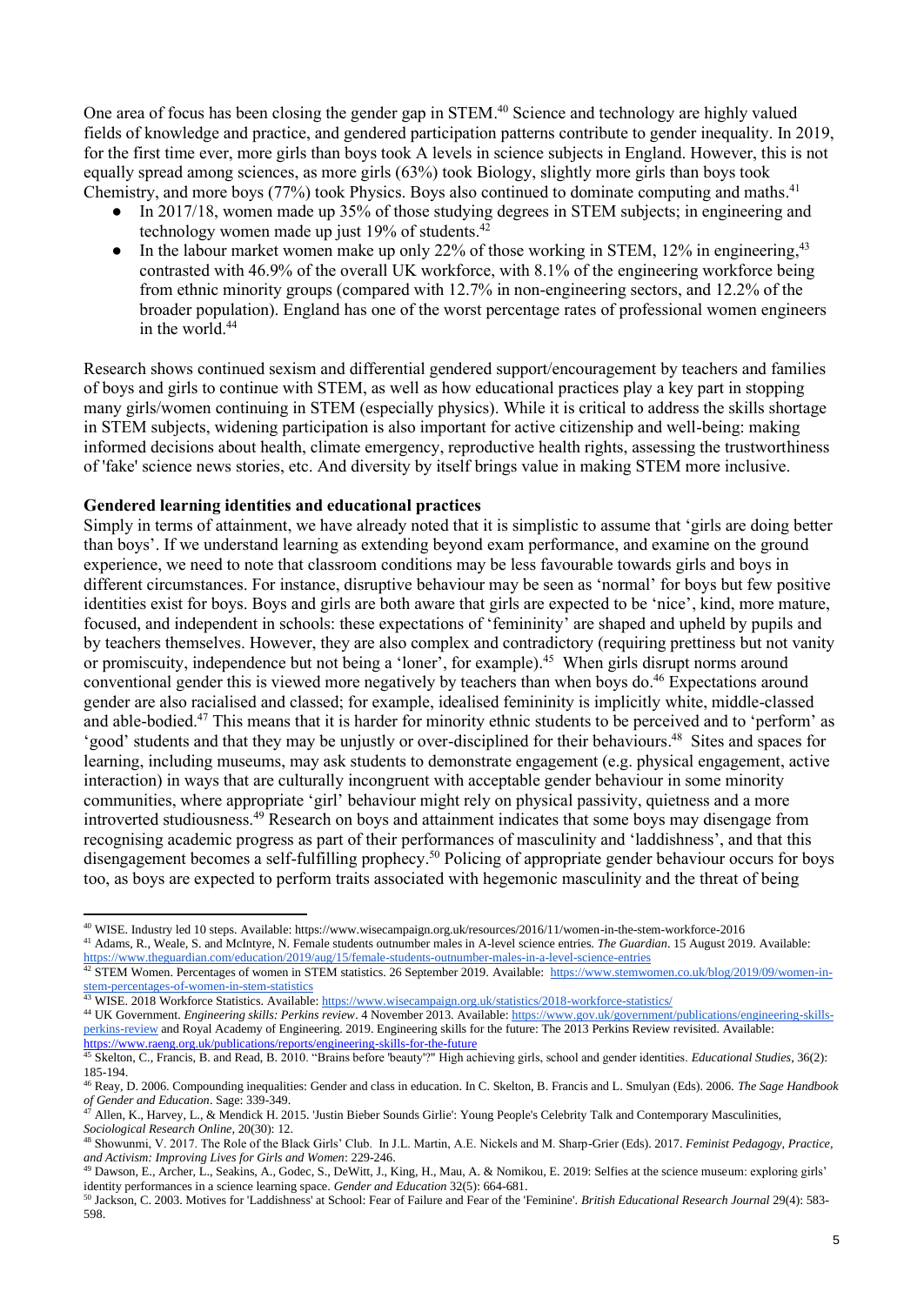labelled a 'sissy' or as 'unpopular' is a common fear for male school pupils.<sup>51 52</sup> Meanwhile we know that Black boys tend to be given more negative feedback and to be perceived as more challenging to teach and resistant to being taught. 53

Arguably many curricula are normative in reflecting white, male, middle-class, heterosexual, able-bodied values and perspectives. Forms of assessment have also shifted in recent years, emphasising more 'high stakes' end of course exams, which some claim will address the supposed underachievement of boys. We have also seen the rise of 'off-rolling' students whose poor results or disruptive presence might reduce schools' league table positions,<sup>54</sup> strict ('zero tolerance'<sup>55</sup>) behaviour and discipline policies, involving higher rates of exclusion and the use of isolation within schools. Permanent exclusions in England rose 60% between  $2013/14$  and  $2017/18$ . They particularly affect those with SEND.<sup>56</sup> boys, students on free school meals<sup>57</sup> and Black Caribbean<sup>58</sup> students, to such an extent as to be described as institutional racism:<sup>59</sup> but they are used by a minority of schools, with 10% of schools in 2017/18 accounting for 88% of the total number of permanent exclusions, but only 23% of the total school population.<sup>60</sup> Such measures may limit the range of positive identities available to *all* young people at school. There also appears to be declining mental health among students, with rising reports of anxiety, self-harm and even cases of suicide – against a backdrop of inadequate support in schools. In a survey of 8,600 school leaders, teachers and support workers, 83% said they had witnessed an increase in the number of children in their care with poor mental health, rising to 90% among students in colleges. Survey participants identified real-terms funding cuts (57%), cuts to teaching assistants (51%), an "exam factory" assessment system (53%) and problems accessing external support services such as Child and Adolescent Mental Health Services (CAMHS) (64%) as obstacles to offering proper support.<sup>61</sup>

#### **Discrimination, harassment and sexual violence in schools and higher education**

Sexual harassment, sexual violence, bullying (including cyberbullying) is an issue that disproportionately impacts women and girls. However, students of all gender identities and sexualities experience this form of discrimination and violence and for BME students this is compounded by racism. Sexual harassment and violence is prevalent across a range of educational contexts, including in primary, secondary and tertiary education. Studies across the UK $^{62}$  have found that 1 in 7 college and university women students have experienced a serious physical or sexual assault during their time as a student and that 37% of female and 12% of male students surveyed had experienced unwanted sexual advances at university. Barriers to reporting exist, with 76% not believing their experiences was serious enough to report.<sup>63</sup> Further, a 2018 survey of 1,839 current and former HE students found that 40% of respondents who were current students had at least

<sup>58</sup> Demie, F. 2019. The experience of Black Caribbean pupils in school exclusion in England. *Educational Review*: 1-16.

Joseph, A. Navigating neoliberal school spaces: Parent and school staff perspectives on racially disproportional school exclusions in England.

<https://www.nus.org.uk/Global/20140911%20Lad%20Culture%20FINAL.pdf>

<sup>51</sup> Skelton, C., Francis, B. an[d Read, B.](http://eprints.gla.ac.uk/view/author/29543.html) 2010[. "Brains before 'beauty'?" High achieving girls, school and gender identities.](http://eprints.gla.ac.uk/74192/) *[Educational Studies](http://eprints.gla.ac.uk/view/journal_volume/Educational_Studies.html)*, 36(2), pp. 185-194.

<sup>52</sup> Allen, K., Harvey, L., & Mendick H. 2015. 'Justin Bieber Sounds Girlie': Young People's Celebrity Talk and Contemporary Masculinities, *Sociological Research Online,* 20 (30): 12.

<sup>53</sup> Gillborn, D. 2003. *Race, ethnicity and education: Teaching and learning in multi-ethnic schools*. London: Routledge.

<sup>54</sup> Children's Commissioner. Children's Commissioner for England calls for a compulsory register of "off grid" children. 4 February 2019. Available: [www.childrenscommissioner.gov.uk/2019/02/04/huge-increase-in-children-disappearing-from-schools-to-be-educated-at-home-childrens](http://www.childrenscommissioner.gov.uk/2019/02/04/huge-increase-in-children-disappearing-from-schools-to-be-educated-at-home-childrens-commissioner-for-england-calls-for-a-compulsory-register-of-off-the-grid-children/)[commissioner-for-england-calls-for-a-compulsory-register-of-off-the-grid-children/](http://www.childrenscommissioner.gov.uk/2019/02/04/huge-increase-in-children-disappearing-from-schools-to-be-educated-at-home-childrens-commissioner-for-england-calls-for-a-compulsory-register-of-off-the-grid-children/)

<sup>55</sup> Busby. E. Zero tolerance approach to bad behaviour in schools amount to 'child abuse', teachers claim. *Independent*. 31 March 2018. Available: [www.independent.co.uk/news/education/education-news/strict-behaviour-school-punish-children-child-abuse-teachers-national-education-union](http://www.independent.co.uk/news/education/education-news/strict-behaviour-school-punish-children-child-abuse-teachers-national-education-union-a8283276.html)[a8283276.html](http://www.independent.co.uk/news/education/education-news/strict-behaviour-school-punish-children-child-abuse-teachers-national-education-union-a8283276.html)

<sup>&</sup>lt;sup>56</sup> Hatton, C. 2018. School absences and exclusions experienced by children with learning disabilities and autistic children in 2016/17 in England. *Tizard Learning Disability Review* 23(4): 207-212.

<sup>&</sup>lt;sup>57</sup> Children's Commissioner. 2019. Five things you need to know about exclusions. Available[: https://www.childrenscommissioner.gov.uk/wp](https://www.childrenscommissioner.gov.uk/wp-content/uploads/2019/05/five-things-exclusions.pdf)[content/uploads/2019/05/five-things-exclusions.pdf](https://www.childrenscommissioner.gov.uk/wp-content/uploads/2019/05/five-things-exclusions.pdf)

*International Social Work* 63 (4): 445-458. Osler, A. and Vincent, K. 2003. *Girls and exclusion: Rethinking the agenda*. RoutledgeFalmer <sup>59</sup> Gillborn, D. 2005. Education policy as an act of white supremacy: whiteness, critical race theory and education reform. *Journal of Education Policy* 20(4): 485-505.

<sup>&</sup>lt;sup>60</sup> Children's Commissioner. 2019. Five things you need to know about exclusions. Available: [https://www.childrenscommissioner.gov.uk/wp](https://www.childrenscommissioner.gov.uk/wp-content/uploads/2019/05/five-things-exclusions.pdf)[content/uploads/2019/05/five-things-exclusions.pdf](https://www.childrenscommissioner.gov.uk/wp-content/uploads/2019/05/five-things-exclusions.pdf)

<sup>61</sup> Weale, S. Mental health of pupils is at 'crisis point', teachers warn. *The Guardian*. 17 April 2019. Available:

<https://www.theguardian.com/society/2019/apr/17/mental-health-young-people-england-crisis-point-teacher-school-leader-survey>

<sup>62</sup> National Union of Students. 2010. *Hidden Marks*. Available[: https://www.nus.org.uk/Global/NUS\\_hidden\\_marks\\_report\\_2nd\\_edition\\_web.pdf](https://www.nus.org.uk/Global/NUS_hidden_marks_report_2nd_edition_web.pdf) National Union of Students. 2014. *Lad Culture & Sexism Survey*. Available:

Halliday, G. Quarter of students suffer unwanted sexual advances in Northern Ireland. *Belfast Telegraph*. 28 March 2019. Available:

<https://www.belfasttelegraph.co.uk/news/northern-ireland/quarter-of-students-suffer-unwanted-sexual-advances-in-northern-ireland-37958626.html> <sup>63</sup> NUS-USI Northern Ireland. Survey results being launched show more than 1 in 4 students in NI experience unwanted sexual behaviour. Available: <https://nus-usi.org/2019/03/27/survey-results-being-launched-show-more-than-1-in-4-students-in-ni-experienced-unwanted-sexual-behaviour/>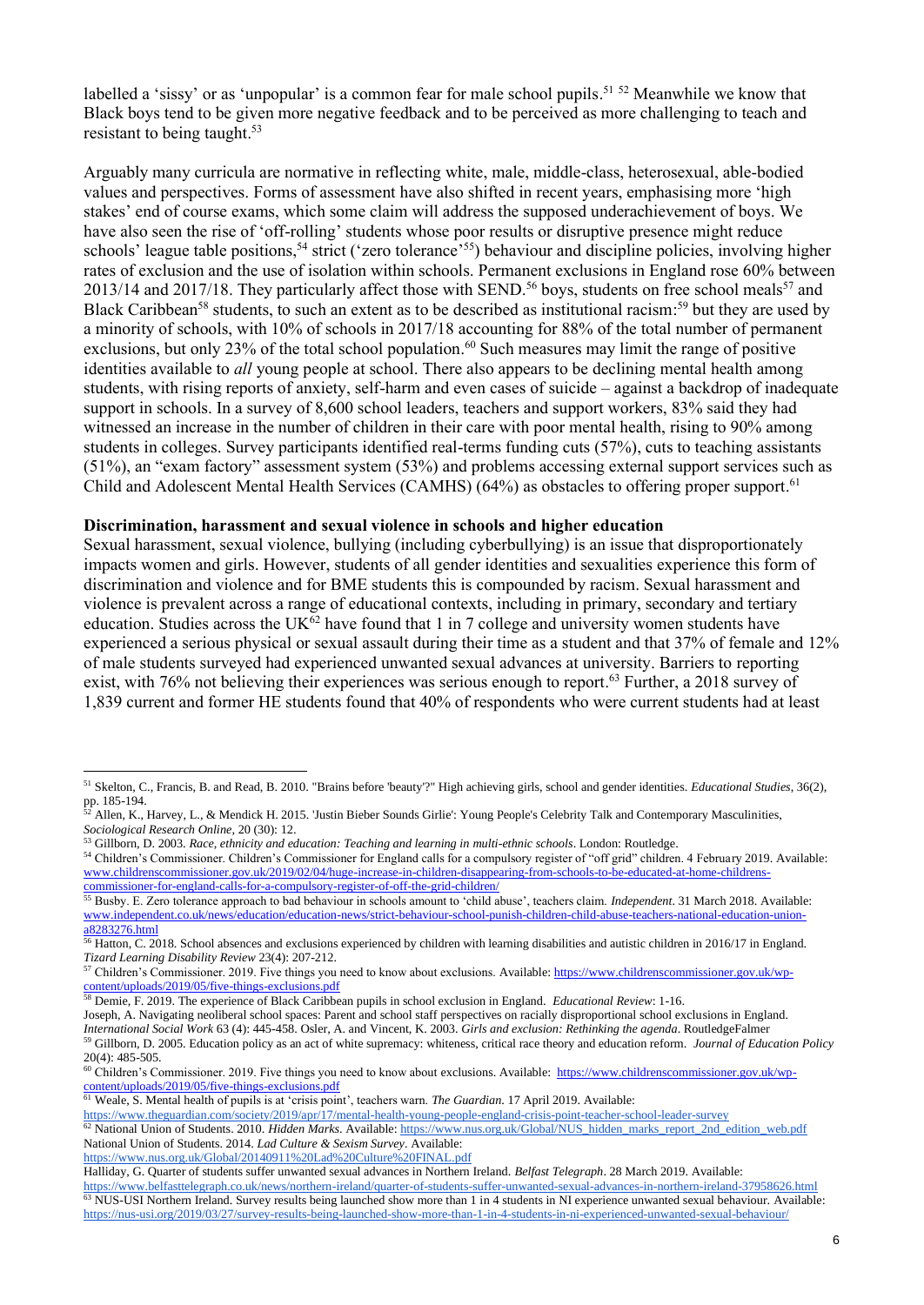one experience of sexualised behaviour from staff and 1 in 8 current student respondents had experienced being touched by a staff member in a way that made them uncomfortable.<sup>64</sup>

Sexual harassment and violence are also prevalent experiences for school-aged children. The 2016 Women and Equalities Select Committee report into sexual harassment and sexual violence in schools noted that:<sup>65</sup>

- Almost a third (29%) of 16-18 year old girls have experienced unwanted sexual touching at school.
- Nearly three-quarters (71%) of all 16-18 year old boys and girls hear terms such as "slut" or "slag" used towards girls at schools on a regular basis.

The Girlguiding's Girls' Attitudes Survey 2017 found 64% of girls aged 13-21 had experienced sexual violence or sexual harassment at school or college in the past year. This included 39% having their bra strap pulled by a boy and 27% having their skirts pulled up within the last week.<sup>66</sup> Over a third (37%) of female students and 6% of male students at mixed-sex schools have personally experienced some form of sexual harassment at school.<sup>67</sup> As with the climate strikes, young people have been learning about and taking action on some of these issues already through feminism and social media, yet schools' approaches to digital cultures can be a barrier to interventions and initiatives. 68

Much weight has been placed on recent moves in Relationships and Sex Education (RSE), although these differ markedly in the four nations. The government has now made relationships education (at primary) and RSE (at secondary) statutory in England, although it has been statutory since 2007 in Northern Ireland's religiously and gender-segregated system.<sup>69</sup> In Scotland, comprehensive sexual health and relationships education is not yet statutory, but materials are being developed and the Scottish Government has announced that teaching on lesbian, gay, bisexual, transgender and intersex (LGBTI) rights is to be embedded across the school.<sup>70</sup> Wales is currently developing an innovative new RSE curriculum, and the Welsh government's Violence against Women, Domestic Abuse and Sexual Violence (Wales) Act 2015 led to the production of the *Good Practice Guide: A Whole Education Approach to Violence against Women, Domestic Abuse & Sexual Violence in Wales*, which outlines specific tools and strategies for educators. Across these contexts, relationships education is to be taught within the context of the Equality Act with due regard to 'protected characteristics' including LGBT identities. However, there is a limit to what RSE can achieve without other problematic aspects of school cultures being addressed too.<sup>71</sup>

While schools have statutory safeguarding measures for under 18s, including on sexual violence and harassment, there are no such measures for **higher education** students/over 18s. Women between the ages of 16-19 are especially at risk of sexual violence, and universities therefore play a key role in addressing and preventing forms of violence and discrimination.<sup>72</sup> However, work by universities to address social inequities and discrimination has been conducted separately on these issues. Sexual harassment and misconduct have been prioritised over racial discrimination and hate crimes, which means the intersections of racial and sexual harassment of women of colour require focused attention.<sup>73</sup>

### **2. What are possible solutions to these issues?**

<sup>71</sup> Sara Bragg, Ruth Ponsford, Rebecca Meiksin, Chris Bonell, Lucy Emmerson (2020) 'Dilemmas of school-based Relationships and Sexuality Education for and about consent *Sex Education: Sexuality, Society and Learning*. www.tandfonline.com/doi/full/10.1080/14681811.2020.1788528 <sup>72</sup> Universities UK. 2016. *Changing the Culture: Tackling gender-based violence, harassment and hate crime*. Available: <https://www.universitiesuk.ac.uk/policy-and-analysis/reports/Documents/2016/changing-the-culture.pdf>

<sup>64</sup> National Union of Students. 2018. *Power in the Academy: Staff sexual misconduct in UK higher education*. Available: <https://www.nusconnect.org.uk/resources/nus-staff-student-sexual-misconduct-report>

<sup>&</sup>lt;sup>65</sup> House of Commons Women and Equalities Select Committee. 'Widespread' sexual harassment and violence in schools must be tackled. 13 September 2016. Available: https://www.parliament.uk/business/committees/committees-a-z/commons-select/women-and-equalities-committee/newsparliament-2015/sexual-harassment-and-violence-in-schools-report-published-16-17/

<sup>66</sup> Girlguiding Girls' Attitude Survey 2017, in Department for Education. 2018. *Sexual violence and sexual harassment between children in schools and colleges: Advice for governing bodies, proprietors, headteachers, principals, senior leadership teams and designated safeguarding leads* 

<sup>&</sup>lt;sup>67</sup> NEU and UK Feminista. 2017. 'It's just everywhere': a study on sexism in schools and how we tackle it. Availabl[e:](%20) [https://ukfeminista.org.uk/wp](https://ukfeminista.org.uk/wp-content/uploads/2017/12/Report-Its-just-everywhere.pdf)[content/uploads/2017/12/Report-Its-just-everywhere.pdf.](https://ukfeminista.org.uk/wp-content/uploads/2017/12/Report-Its-just-everywhere.pdf) In Department for Education. 2018. Sexual violence and sexual harassment between children in schools and colleges: Advice for governing bodies, proprietors, headteachers, principals, senior leadership teams and designated safeguarding leads <sup>68</sup> Kim, C. and Ringrose, J. 2018. Stumbling Upon Feminism. *Girlhood Studies* 11(2):46-62.

<sup>69</sup> Wilkinson, D. C. (2017) 'Sex and relationships education: a comparison of variation in Northern Ireland's and England's policy-making processes' *Sex Education* 17 (6): 605-620

<sup>70</sup> Patterson, S., McDaid, L., Hunt, K., Hilton, S., Flowers, P., McMillan, L., Milne, D., and Lorimer, K. (2020) 'How men and women learn about sex: multigenerational perspectives on insufficient preparedness and prevailing gender norms in Scotland' *Sex Education* 20 (4): 441-456

<sup>73</sup> Universities UK. 2018. *Changing the Culture: Tackling gender-based violence, harassment and hate crime: Two years on*. Available

<https://www.universitiesuk.ac.uk/policy-and-analysis/reports/Documents/2019/uuk-changing-the-culture-two-years-on.pdf>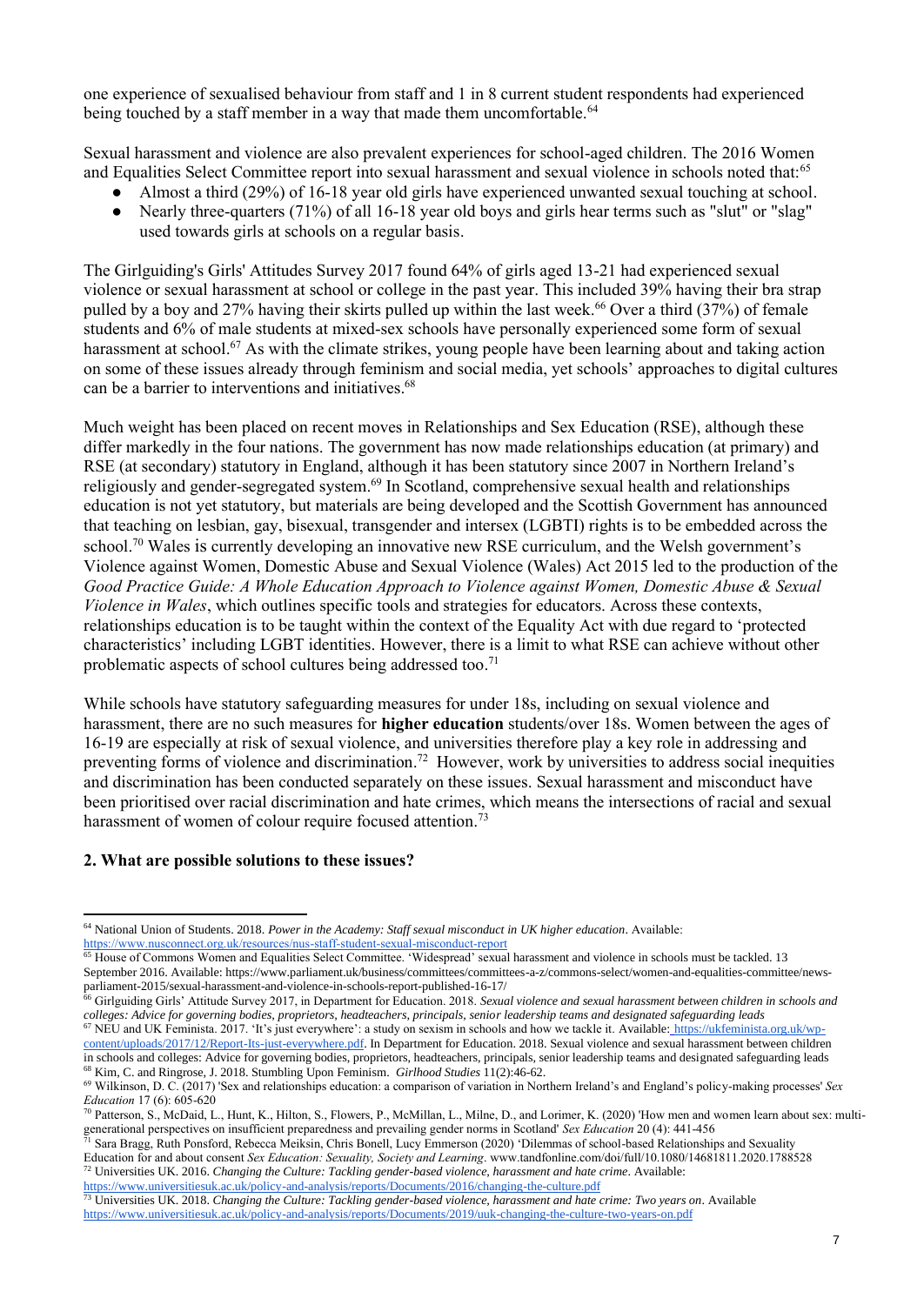Whilst education inequalities and inequities existed long before the present moment of marketisation, we question whether this currently dominant model can deliver more than superficial equality (such as more women in positions of power), especially when institutional reputation and risk mitigation may be driving change rather than an understanding of and commitment to addressing inequities in education. Moreover, social mobility generally is in decline, and schools and universities alone are not able to 'fix' this: its causes and solutions lie in broader economic and employment policies. Long term and beyond education, we should address the (non)conversion of girls' educational capital in the labour market and how women's employment is characterised by higher levels of precarity and lower levels of pay and responsibility. Our proposed solutions and strategies need to be read in this context; they are in any case inevitably limited in a paper of this length.

# **Democracy, mutuality and accountability**

- Education is and must be seen as a public good that delivers societal rather than only private, individual benefits.
- Schools, colleges and universities need to be democratically accountable, mutually responsible and transparent organisations. 74
- Activities engaged in by educational institutions to achieve different forms of equity should be encouraged and supported through this framework of the public good, rather than solely through aversion to risk and fear of punitive measures.

## **Funding**

- Plug funding gaps in the education system: in England alone £12.6bn for schools, £1.2bn for 16-19 education, £330m for early years provision, and £1.7bn for Special Educational Needs and Disabilities (SEND).
- Ensure that funding follows need.
- Abolish or drastically reduce tuition fees in the parts of the UK where they still exist
- Significantly increase teachers' salaries, aiming to reduce the gender pay gap and with a focus on teaching assistants and support staff, in recognition of the work they do.
- Limit or abolish bonus and performance pay.

# **Training and recruitment / workforce**

- Rather than promote 'role models', focus on staff's views and understanding of equality issues. Critical work around inequity, injustices and discrimination should be a fundamental aspect of teacher and lecturer training.
- This should go along with efforts to increase workforce diversity with respect to many dimensions: ethnicity, gender, sexuality, disability as well as gender. But hiring a more diverse workforce should not be seen as a or the only panacea for solving all of the inequities in education<sup>75</sup>.
- More/better equalities education /training as part of all Initial Teacher Education (ITE) but especially in STEM subjects, in order to help challenge the gender stereotypes and inequities reproduced in everyday STEM teaching.
- Social justice/anti-sexist professional development for all teachers in compulsory and postcompulsory education.
- Address the concentration of women in the less rewarded and prestigious segments of the teaching profession.
- Create promotion pipelines for under-represented teachers to progress to senior leadership and headship positions, alongside many of the recommendations in other Commission discussions around flexible working, equal parental leave and childcare provision.
- Ensure managers consider staff welfare in assessing and changing work practices.

## **Access and curriculum pathways**

● Provide impartial, student-centred, high quality and equitable careers provision and work experience for all students.

<sup>75</sup> Joseph-Salisbury, R. 2020. *Race and Racism in English Secondary Schools*. Runnymede Perspectives. Available[:](file:///C:/Users/tlhp/Dropbox/Research/A%20A%20UCL/2019-2020/Consulting/WBG/Revisions/) 

<sup>74</sup> These issues are discussed in more depth than can be included here, in Holmwood, J., et al. 2016. *In defence of public higher education: Knowledge for a successful society. The alternative White Paper for higher education*, London: Convention for Higher Education

<https://www.runnymedetrust.org/uploads/publications/pdfs/Runnymede%20Secondary%20Schools%20report%20FINAL.pdf>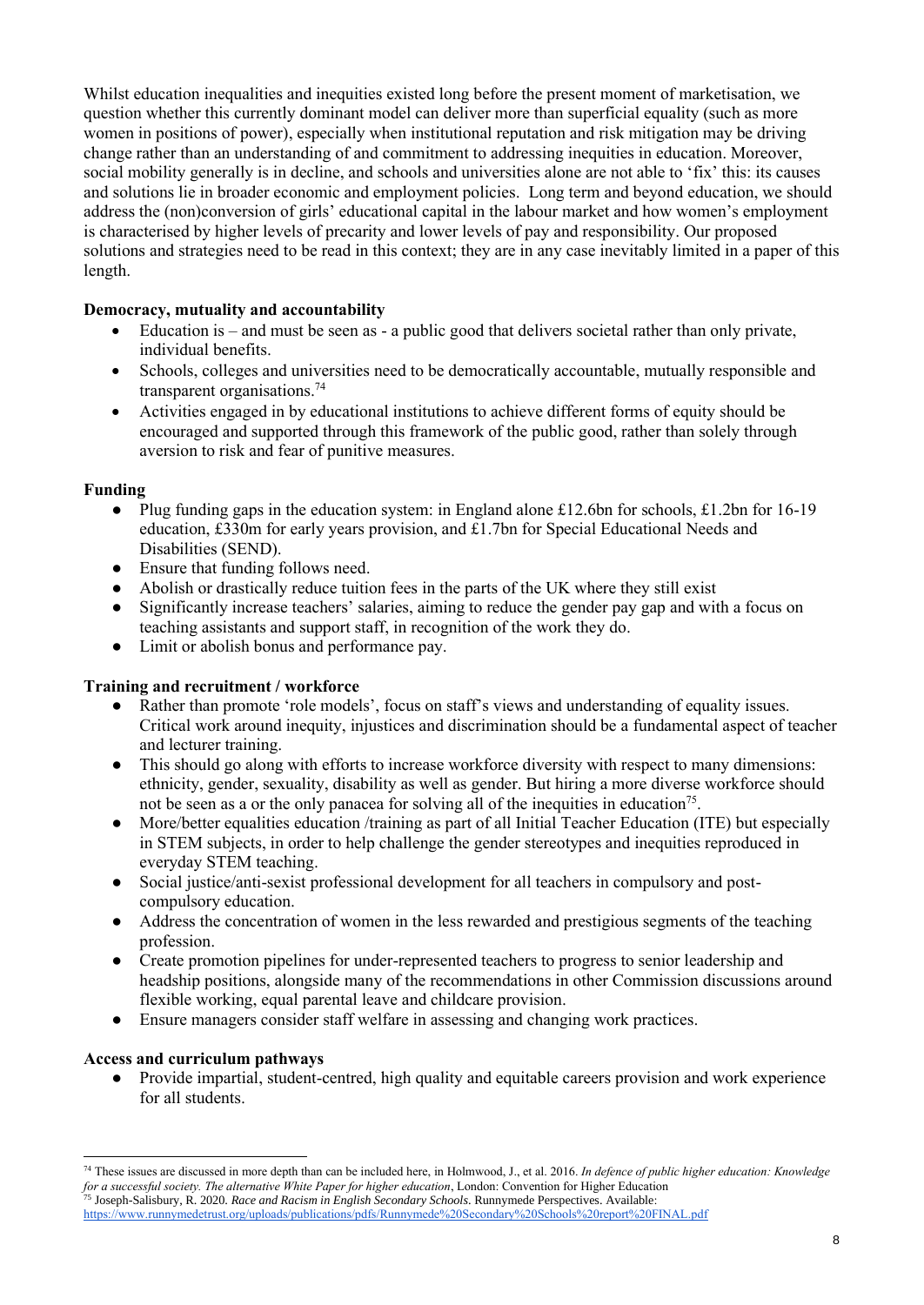- Develop a system of life-long learning opportunities enabling women to update existing skills or retrain. A life-long training infrastructure could be provided by a combination of public sector education and employers giving back to the community by contributing to training.
- Support businesses that provide excellent training with back-up college courses; and possibly subsidise their training if the skills they provide are transferable.
- Require employers who don't train to raise their game or pay into a central fund (more than the current training levy).
- Particularly target women who currently take unskilled work over skilled, because it is more compatible with caring responsibilities.
- Ensure childcare is provided alongside training programmes.
- Support part time study.
- Create funded apprenticeship schemes targeted specifically at encouraging girls and women into STEM apprenticeships, and boys and men into health and social care apprenticeships.

# **Education practices**

It is worth noting that many proposed 'solutions' to gender and achievement have been discredited (e.g. gendered 'learning styles') or have potential negative impact and alienate many students (e.g. when narrow / macho versions of 'masculinity' and competitive practices are promoted as necessary to increase boys' achievement alongside a denigration of the contribution of women teachers). We need a wider notion of achievement that encompasses exclusions, subject choice, aspirations, employment<sup>76</sup> and to challenge the patterns of gender in school, particularly those associating school work with femininity and idealising effortless achievement.<sup>77</sup> To support this work needs to be done to:

- Develop cultures that support educational institutions as collaborative learning organisations.
- Challenge practices which are usually associated with 'masculinity', in terms of curriculum delivery, assessment and, particularly, management.
- Create contexts that do not encourage conformity e.g. to a laddish, macho image for boys / young men.
- Develop coherent and vibrant pedagogies that do not homogenise students by gender.
- Focus on teaching and learning where both students and teachers can become more autonomous and feel respected/valued.
- Support Decolonising Curricula movements e.g. Decolonise STEM movement,<sup>78</sup> which challenges current and exclusive dominant epistemologies, practices and representations in STEM.
- Help educators to take a social justice perspective and to think about their practice in these terms.
- Review and address sexist curricula and practices: ensure that they recognise and value diverse students and their varied knowledges, experiences and identities.
- Ensure that sexism, consent, harassment and violence are addressed explicitly in Relationships and Sex Education, while ensuring that schools are also safe places for RSE to address these issues.
- Develop a broad, student-centred and inclusive range of approaches to discipline and behaviour (such as attachment or restorative justice), avoiding exclusion, blanket policies, and unjust discrimination.<sup>79</sup>
- Create a more cohesive (though not necessarily centralised) educational system: for instance, develop oversight mechanisms to ensure that schools, including free schools and Academies, are accountable to and reflect their diverse communities, particularly in relation to school exclusions / off-rolling.

End forced Academisation, particularly against parent and community wishes.

Within these education practices, there are further specific actions that can be undertaken in relation to STEM:

- Redress the differential marking and grade severity in A level physics which is both unfair and disproportionately dissuades girls from continuing.
- Address gatekeeping practices that prevent students from continuing with science, such as the stratification in England of science routes at Key Stage 4 into 'Double' and 'Triple' science: replace this with a revised common route for all.

<sup>76</sup> Jackson, C. 2006. *Lads and ladettes in school: gender and a fear of failure*. Open University Press

<sup>77</sup> Younger, M., Warrington, M. and McLellan, R. 2005. *Raising boys' achievement in secondary schools: Issues, dilemmas and opportunities.* OUP; McGraw-Hill Education (UK).

<sup>&</sup>lt;sup>78</sup> Decolonise STEM website[: https://decolonisestem.home.blog/.](https://decolonisestem.home.blog/) Examples in other disciplines include University of Cambridge Decolonise Sociology: [https://decolonisesociology.com/.](https://decolonisesociology.com/)

 $79$  Lifting Limits encourages teachers and pupils to apply a gender lens to everything they do in the classroom – language, wall displays, books used and the curriculum[: https://www.liftinglimits.org.uk.](https://www.liftinglimits.org.uk/) See also Ferguson, D. A year to clean five schools of sexism – shouldn't others do the same? *The Guardian*. 12 November 2019. Available[: https://www.theguardian.com/education/2019/nov/12/clean-five-schools-of-sexism-teachers-pupils-gender](https://www.theguardian.com/education/2019/nov/12/clean-five-schools-of-sexism-teachers-pupils-gender-equality)[equality.](https://www.theguardian.com/education/2019/nov/12/clean-five-schools-of-sexism-teachers-pupils-gender-equality) See als[o https://www.fearlessfutures.org/,](https://www.fearlessfutures.org/) and on RSE: Sexplai[n https://sexplain.org.uk/](https://sexplain.org.uk/) and Agenda Wale[s http://agenda.wales/](http://agenda.wales/)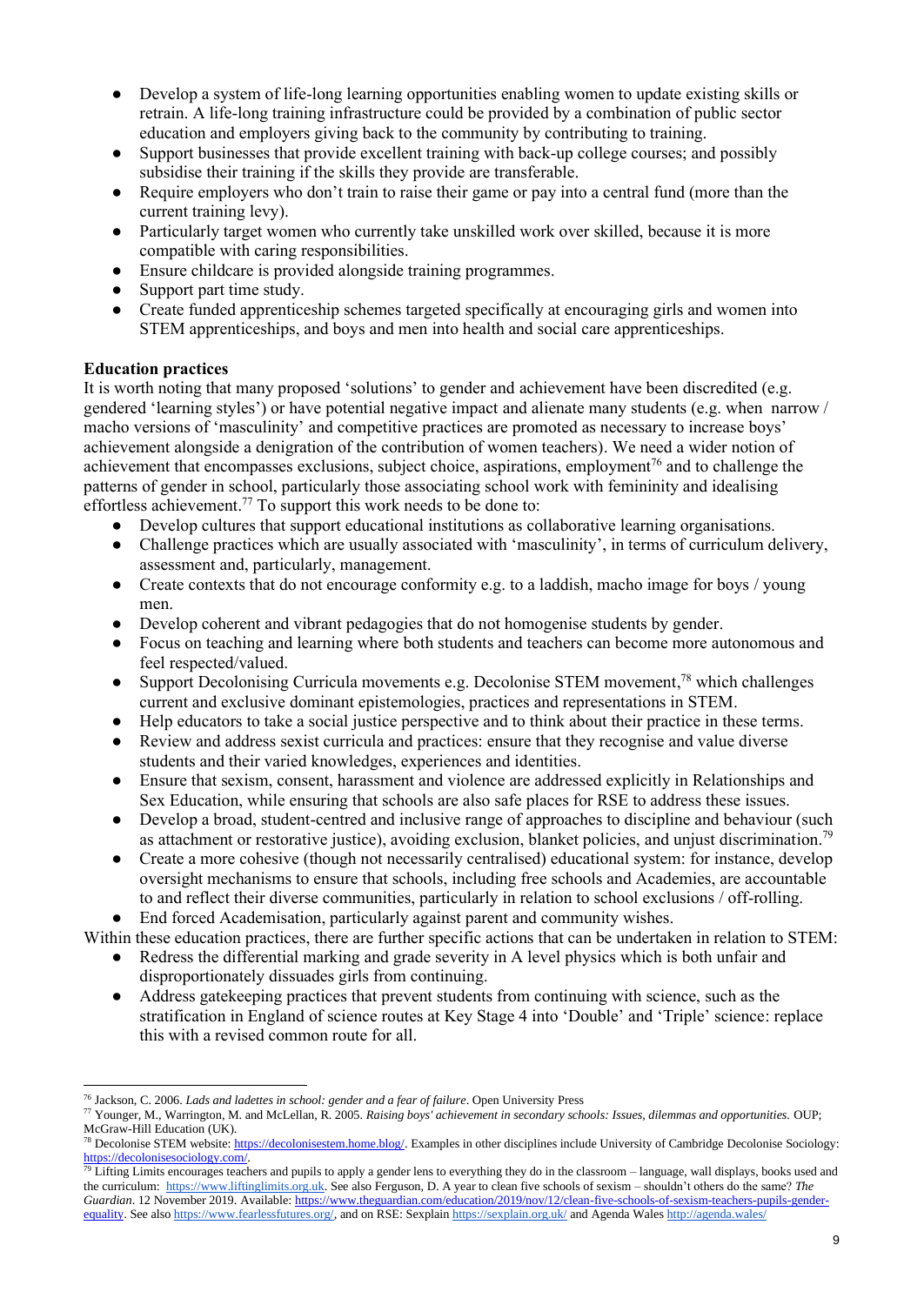- Focus on changing STEM educational systems and practices that privilege masculinity and that naturalise the link between science and masculinity.
- Support teachers to address sexist practices in science, especially addressing the marked gender disparity in participation in Physics (challenging who/what gets recognised as legitimate physics participation).<sup>80</sup>

## **Discrimination, harassment and sexual violence in schools and higher education**

A whole institution approach involving students and staff that includes financial investment is required to address and prevent discrimination, harassment and sexual violence. The Equality Act 2010 imposes a requirement to address and prevent forms of discrimination based on protected characteristics. UK Research and Innovation's (2019) review of bullying and harassment in the research and innovation sector provides useful guidance for key areas requiring further knowledge and action that could be extended to both schools and higher education: 81

- Prevalence studies in the UK of bullying and harassment, and clear, standard definitions.
- More research on the experiences of specific groups including LGBTO+, BME and disabled students and staff.
- Greater knowledge of perpetrators and their behaviour to help develop strategies to address and prevent bullying and harassment.
- Addressing cause and effect of bullying and harassment and the relationship to cultures and practices and how and why behaviour stops.
- Understanding and challenging enablers of bullying and harassment such as power imbalances, workplace cultures and the role of competition and job security.
- Providing clarity around acceptable behaviours and professional boundaries.

In addition to this, we propose:

- Supporting young people in schools to take action for themselves on these issues. This can be done through clubs and groups as well as in the classroom.
- Utilising social media as a tool for use and as a learning strategy by students and educators.
- Investing in training and support for teachers to understand social media tools in the classroom, including for social justice purposes.

Equally Safe in Higher Education (ESHE) is a project funded by the Scottish Government that aims to eradicate gender-based violence in Higher Education.<sup>82</sup> Its recommendations for universities include:

- Developing a strategy and implementation plan to tackle gender-based violence
- Establishing a strategic group to oversee the implementation of the strategy and appoint a named champion or co-ordinator to report on progress
- Introducing guidance and training for staff to help them respond to any disclosures of gender-based violence and provide support for victims
- Developing a secure data collection system to record incidences of gender-based violence
- Ensuring well-publicised points of contact for students reporting gender-based violence
- Introducing policies for staff and students including a clearly-established code of conduct, disciplinary procedures and sanctions for perpetrators

In addition to this, we propose:

- Creating a dedicated, long-term budget focused on forms of violence, including funding for traumainformed trained staff
- Providing support services and working with and funding local partners such as Rape Crisis
- Developing specific policies on sexual harassment and misconduct

[https://www.iop.org/education/teacher/support/girls\\_physics/file\\_58196.pdf](https://www.iop.org/education/teacher/support/girls_physics/file_58196.pdf)

<sup>80</sup> See the Science Capital research at UCL[: https://www.ucl.ac.uk/ioe/departments-and-centres/departments/education-practice-and-society/science](https://www.ucl.ac.uk/ioe/departments-and-centres/departments/education-practice-and-society/science-capital-research)[capital-research](https://www.ucl.ac.uk/ioe/departments-and-centres/departments/education-practice-and-society/science-capital-research) and the Institute of Physics research and work on gender balance and under-representation of girls in physics post-16: [http://www.iop.org/education/teacher/support/girls\\_physics/page\\_41593.html](http://www.iop.org/education/teacher/support/girls_physics/page_41593.html) and

<sup>&</sup>lt;sup>81</sup> UK Research and Innovation. Bulling and Harassment in Research and Innovation Environments: An evidence review. October 2019. Available: <https://www.ukri.org/files/about/policy/edi/ukri-bullying-and-harassment-evidence-review-pdf/>

 $82$  See the work being conducted by the University of Strathclyde, which has been used as a pilot site for developing the Equally Safe in Higher education toolkit[: https://www.strath.ac.uk/humanities/schoolofsocialworksocialpolicy/equallysafeinhighereducation/eshetoolkit/](https://www.strath.ac.uk/humanities/schoolofsocialworksocialpolicy/equallysafeinhighereducation/eshetoolkit/)